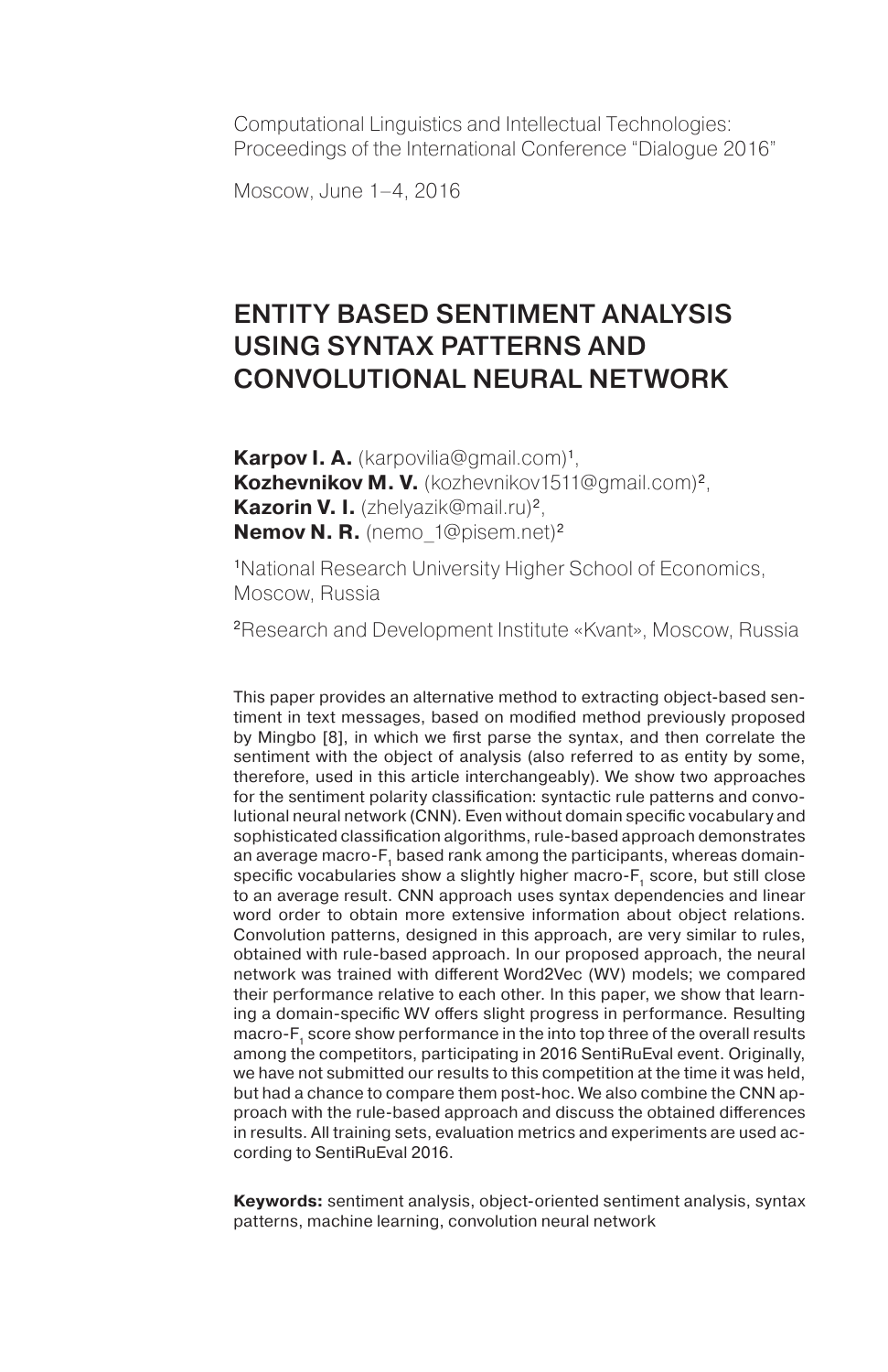# ОбъектнО-ОриентирОванный анализ тОнальнОсти при пОмОщи синтаксических шаблОнОв и свертОчнОй нейрОннОй сети

**Карпов И. А.** (karpovilia@gmail.com)1, **Кожевников М. В.** (kozhevnikov1511@gmail.com)2, **Казорин В. И.** (zhelyazik@mail.ru)2, **Немов Н. Р.** (nemo\_1@pisem.net)<sup>2</sup>

<sup>1</sup>НИУ ВШЭ, Москва, Россия <sup>2</sup>НИИ «Квант», Москва, Россия

**Ключевые слова:** определение тональности, тональность объектов, синтаксические шаблоны, машинное обучение, сверточные нейронные сети

# **1. Introduction**

The online reputation analysis task, performed on social networks' data such as Twitter data, has several differences from the traditional sentiment tasks. We suggest that performance of systems designed to solve this problem depends on three factors:

**(i) Lexicon actualization**—the first issue is that there are many texts that do not contain any intuitively subjective words, but nonetheless, express a person's attitude. Usually such words are domain-specific. For example, in the context of everyday media usage of the word, the verb "*выдавать*" (most closely translated as to "fib"), has negative sentiment, because it is frequently used in meaning "*to lie*" ("*представлять что-либо не тем, чем оно является на самом деле*") or "*to betray*" ("делать донос, предавать")1 . However, in banking, the same word means "*to issue a credit card*" or "*provide a loan*" ("*передавать в чье-л. распоряжение*") and usually has a positive sentiment. A promising approach to sentiment word extraction was described in [1]. In this paper, we study different Word2Vec models, trained by using news and social networks data.

The second issue is that pejorative lexicon used by social network users does not always indicates a negative opinion. For example, someone may be using swear language to indicate either negative or positive affect, which may not be obvious immediately.

<sup>1</sup> Meanings of the verb "*выдавать*" are provided by WikiDictionary: http://ru.wiktionary. org/wiki/выдавать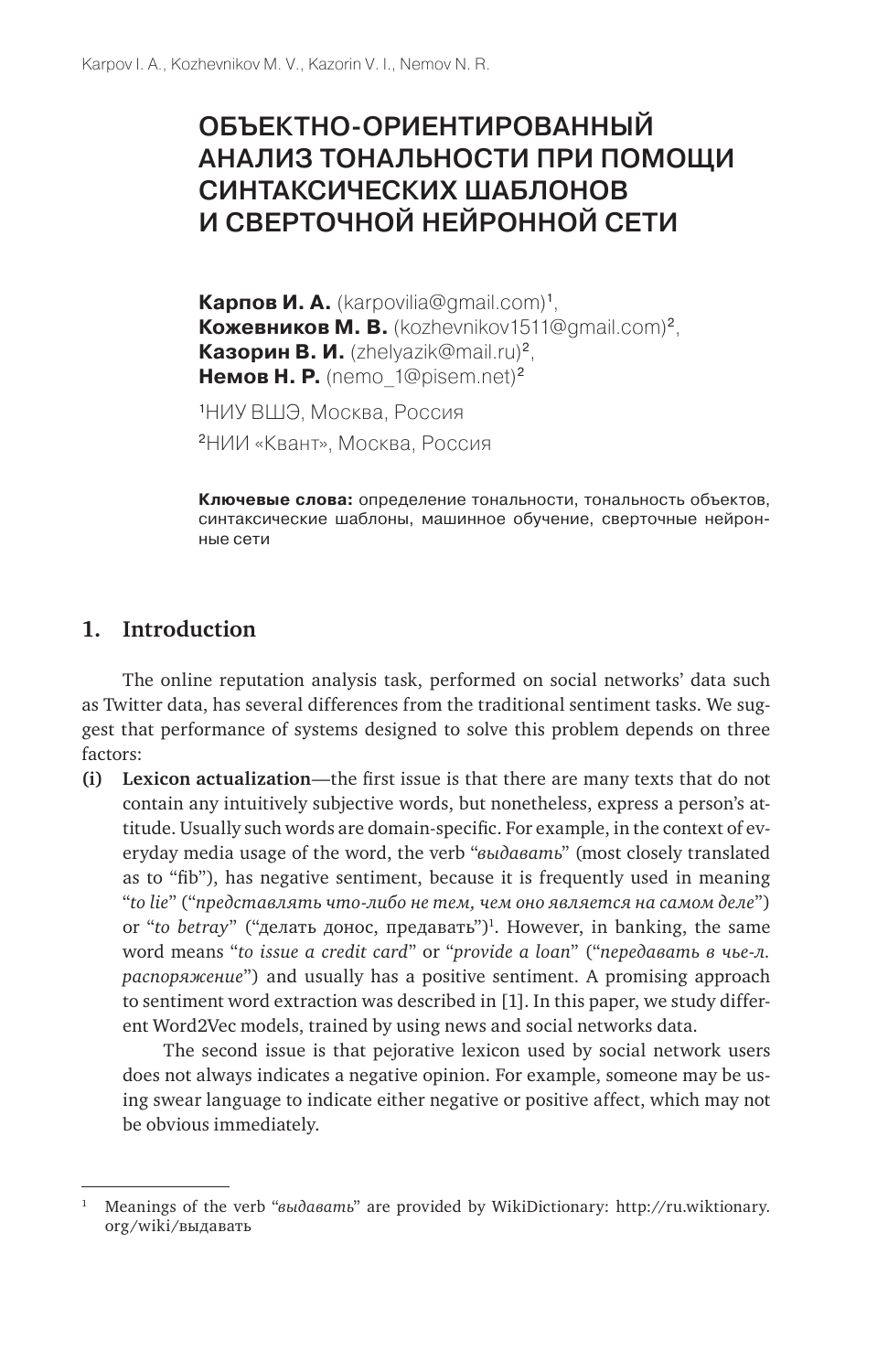- **(ii) Object matching**—the issue here is linking the sentiment word with key object, especially when text is long or when there are multiple entities mentioned. For example, it would be very difficult to analyze the sentence "*Билайн, которым я пользовался два года, гораздо лучше МТС*" ("*Beeline, that I've used for two years, is much better than MTS*") using only linear context because key sentiment word "*лучше*" is much closer in absolute word distance to the object "*MTS,*" rather than "*Beeline.*" Also, according to our experience, analysis of comparison structures such as "*A is better than B,*" without syntax information, produces erroneous results. Both our approaches incorporate syntax information, as described later in the paper. With that, we are basing our method on the classical approaches to solving this problem as described in [9], [11].
- **(iii) Subjective fact interpretation**—recent sentiment evaluation competitions show tendency of adding fact interpretations to sentiment analysis. For example, in the sentence "*Сбербанк подаст в суд иск по банкротству Мечела*" ("*Sberbank will bring a bankruptcy case against Mechel to court*"), we have a fact of a bankruptcy, negative for "*Mechel*", but an ordinary bank activity for "*Sberbank.*" Processing such data requires many specific, often counteractive rules to deal with the problem of contradicting sentiments in the traditional rulebased approach, but could be efficiently performed by modern neural networks.

Recent works involving CNN-based approaches in English [8], [4], [2] have demonstrated excellent results on various classification tasks, including sentiment analysis. Because we expected that (ii) and (iii) factors could only be solved with syntax-dependency information, we used CNN, which uses not only linear word order, but also syntax dependencies to extract sentiment, and could allow for more efficiency in the task processing.

Rule-based approach, described later in this paper, is similar to the RCO approach [4], but there are differences in text preprocessing and lexical dictionaries' extraction. The CNN approach is also similar to [8] paper, but we have changed the input vector and made entity token with special TARGET mark to achieve a more efficient objectoriented sentiment analysis. We also used custom convolution patterns in this work.

# **2. Methods**

Figure 1 gives a brief overview of the proposed approach. Input text is parsed with graphematic, morphological, and syntax parsers at the Text preprocessing stage. The rule-based approach assumes that predefined syntax patterns are enhanced by preliminarily generated Word2Vec models and sentiment dictionaries. as Resulting feature vector is analyzed by the extremely naive classifier that labels the object sentiment according to quantity of sentiment facts, linked with this object in the text. The resulting sentiment is a net sum of positive and negative sentiment labels. In case of the CNN-based approach, preprocessed text is vectorized with preliminary generated Word2Vec model. CNN returns the sentiment label as a result. We first build two separate classifiers, which can be easily combined, as shown in experiments section later in the paper. We now discuss each module in detail.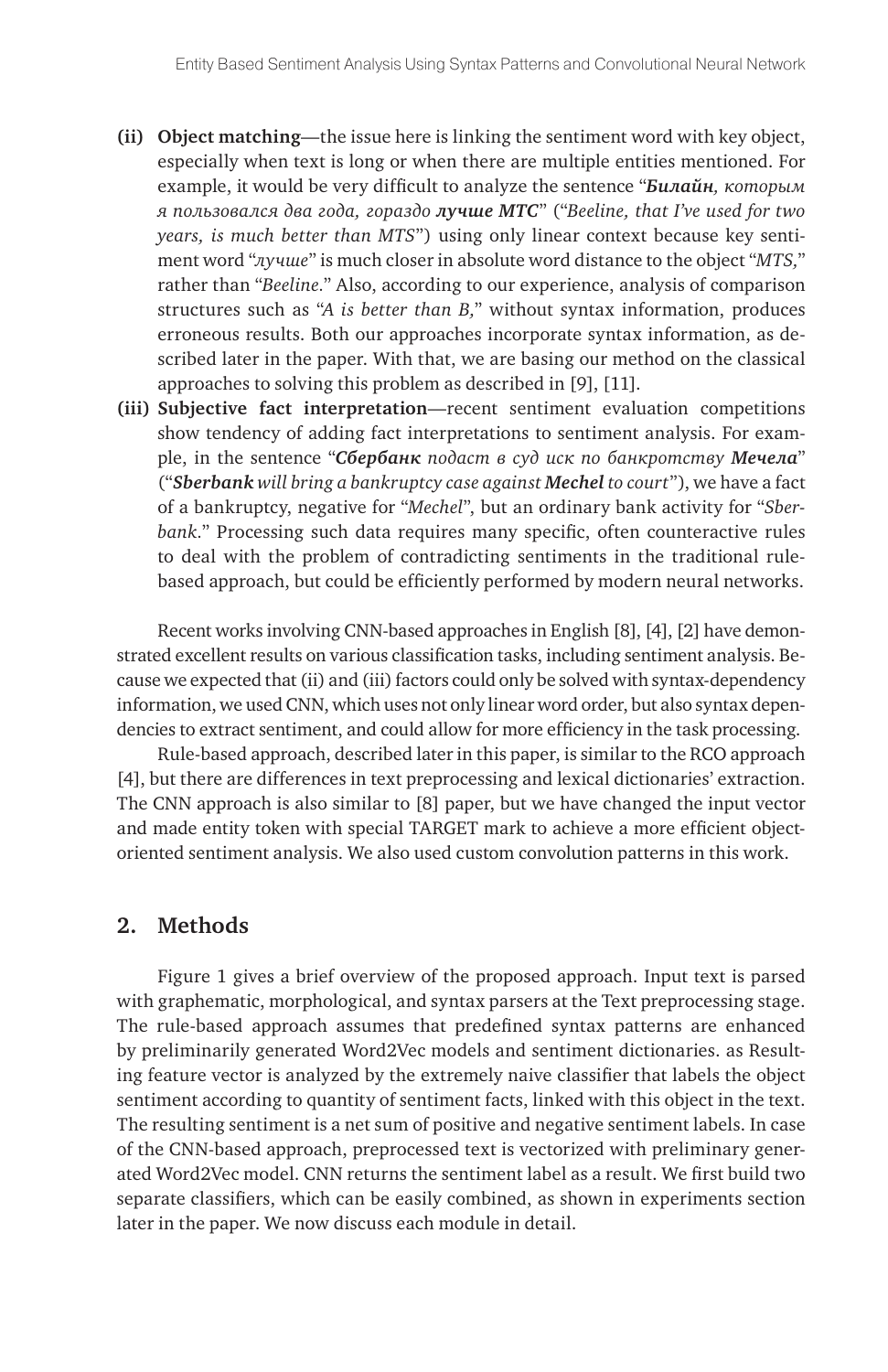

Fig. 1. Overall system architecture

## **2.1. Text preprocessing**

Since input data from social networks is very noisy, a substantial amount of preprocessing is required. These steps are discussed below.

#### **2.1.1. Remove URLs**

URLs do not carry a lot of substantial information regarding the sentiment of the tweet and contaminate the dictionary, so we remove them with simple regex.

#### **2.1.2. Remove nontextual data**

Hashtags and tokens, starting with an "at" sign (@) represent important information about the reviewed object. In order to find it, we remove certain punctuation such as quotation marks, hyphens, asterisks, "at" signs, etc.

#### **2.1.3. Tokenisation & morphology**

We applied our own NLP toolkit [3] and Mystem parser developed by Yandex $^{\rm 2}$  for text preprocessing. Morphological analysis shows similar results, but tokenization, done by Mystem, was not designed to handle emotions and other punctuation specifics of social networks, so we preferred our own parser, which could overcome these limitations.

#### **2.1.4. Named Entity (NE) recognition**

We used Wikipedia hyperlink structure to find entities and their possible occurrences in the text as proposed in [12]. The basic algorithm was enhanced by adding transcripts and translations for each separately occurring appearances of key objects. We also generate separate grammatical cases for each normal form of the word

<sup>2</sup> https://tech.yandex.ru/mystem/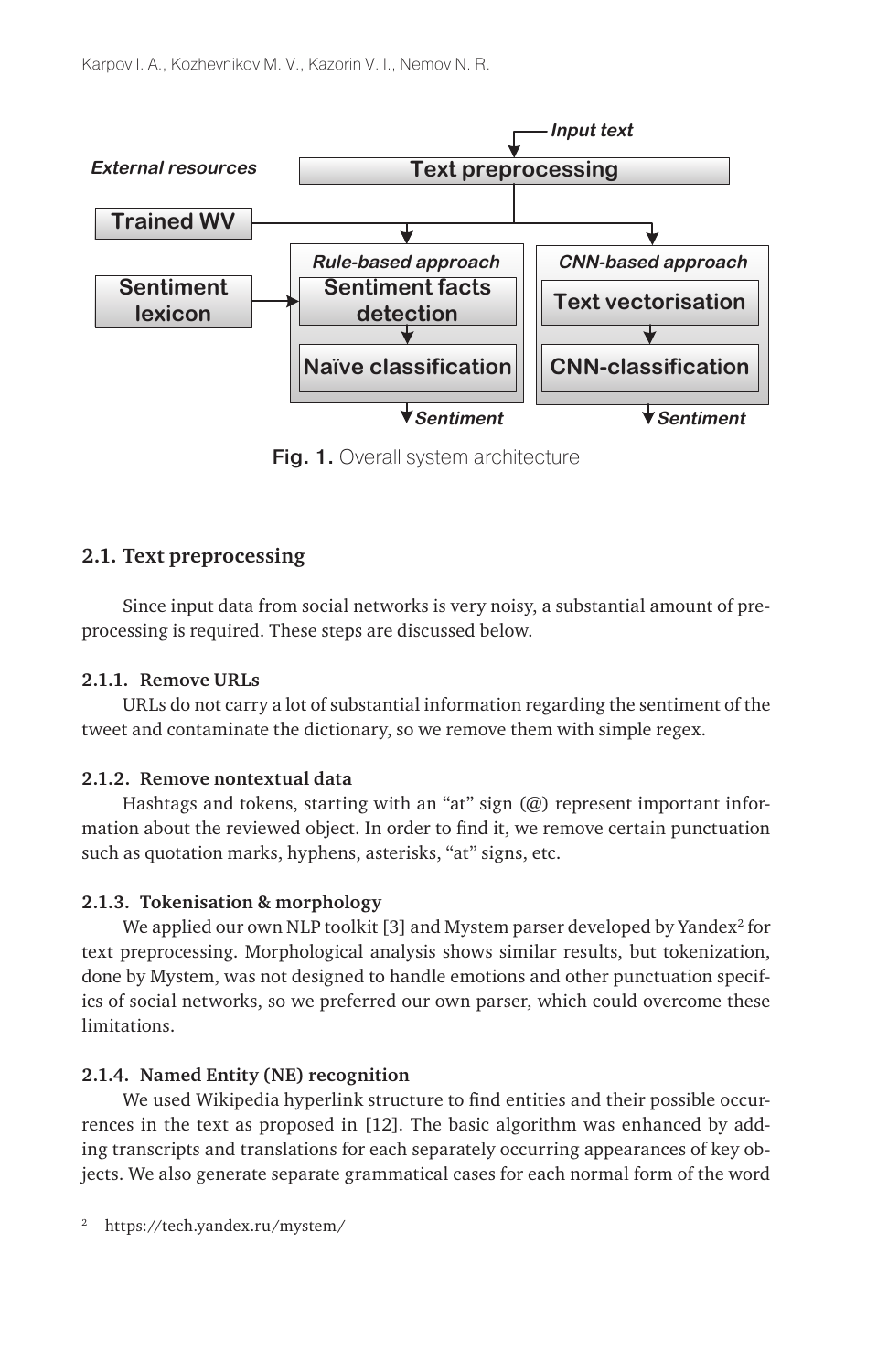or phrase, describing the key object, and add them as a possible occurrence of key object in the text. As a result, we formulate the dictionary of the key objects' occurrences in the text. During the text processing step we replace key objects' occurrence with a special "TARGET" token and an appropriate morphology information.

#### **2.1.5. Syntax parsing**

We process entire dataset with malt parser [10], trained on our own news corpora to get dependency trees used by both approaches. If the tweet contains multiple root nodes, they are all added as descendants of special fake "*ROOT*" node. Sample syntax parse result is shown at figure 2. In general, our constructs had a single root, but in case it was not so, we used the described approach.



Fig. 2. Syntax parse result example

## **2.2. Word2Vec training**

We use the Word2Vec (VW) [7] modeling in both the rule- and the CNN- based approaches. In case of a rule-based approach, WV is used for computing semantic similarity between sentiment words. In CNN, WV is needed to represent text as a matrix for the neural network input. WV is trained on word lemmas with part-of-speech codes. We exclude punctuation, conjunctions, prepositions, particles and short (less than 3 symbols) English words from the training data. We use 300-dimension vector size skipgram model with the minimum cut-off for the number of words = 3 in all cases.

Corpora lexicon plays an important role in generating WV model. We gathered nearly 1.5 million twitter search results about general topics such as music, cinema, travelling, literature, sports, etc<sup>3</sup>. Obtained model takes into account the specifics of twitter language, but still suffers from the word sense ambiguity problem. Therefore, we also gathered twitter search results for banking and telecom topics of nearly 100,000 tweets each.

<sup>3</sup> Selected categories list, trained models and project code can be found at http://github.com/ lab533/RuSentiEval2016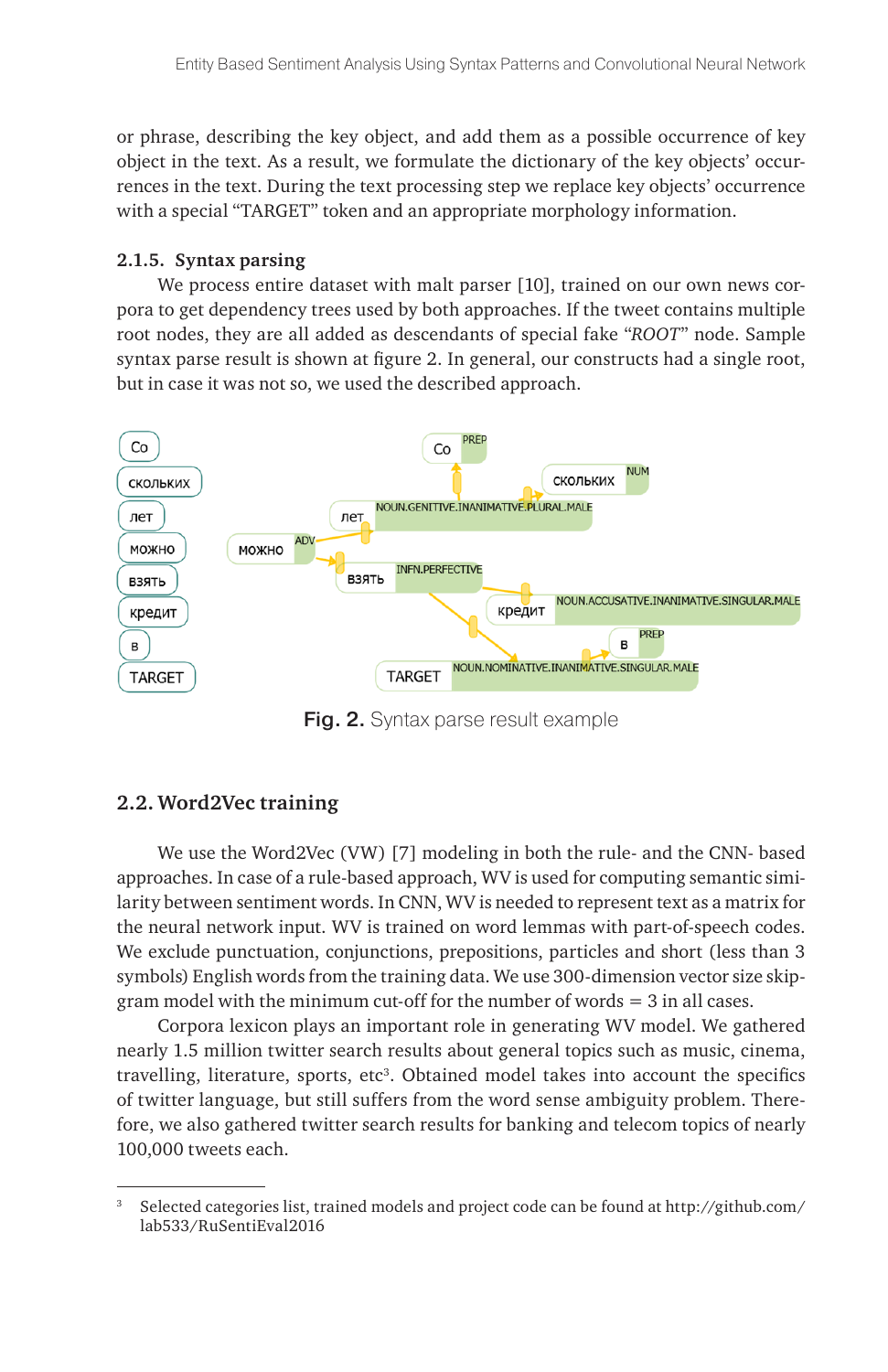The following combinations of gathered corpora were made to find the balance between corpora size and word ambiguity problem:

- • WV\_Banks\_clear: 120,000 bank tweets
- • WV\_TTK\_ clear: 120,000 telecom tweets
- • WV\_Twitter: 1,500,000 gathered twits
- • WV\_news: 4,500,000 news texts

We also added news-based WV to explore the role of twitter-specific vocabulary in sentiment tasks. Different mixtures of gathered corpora was evaluated as described in experiments section.

## **2.3. Rule-based approach**

As a first step, we look for sentiment words of a tweet. We use our own universal dictionary of sentiment words for this purpose. Dictionary consists of 2,074 positive and 6136 negative normal word forms, manually verified by experts. After inflection of normal words forms and their enrichment with top 2 most similar WV words, dictionary was transformed to 60,288 positive and 189,953 negative word forms. Using the syntax tree of the sentence, which contains sentiment word, we detect modal verbs and negotiation markers (like "*не*", "*нет*" etc.).

Next, we define sentiment facts associated with sentiment words. Sentiment fact is a semantically isolated part of a syntactic tree, which contains the sentiment word. In our rule-based approach, there are two types of sentiment facts, depending on parent of the sentiment word. If a parent of the sentiment word is a subordinate part of a sentence, a sentiment fact is a branch of the syntax tree with the parent of the sentiment word. This is the first type of sentiment facts. An example of such fact is the phrase "*уродливое здание Сбербанка*" ("*ugly Sberbank building*") of the sentence "*В каждом городе России есть уродливое здание Сбербанка*" ("*There is an ugly Sberbank building in each city in Russia*"), as shown at figure 3.



Fig. 3. Sentiment fact with an adjective modifier sentiment word

The second type of a sentiment fact is the sentiment word or its parent, which is one of the subjects of the sentence or one of its predicates. In this case, the sentiment fact includes a predicate, a subject, and all of their children tokens. For example,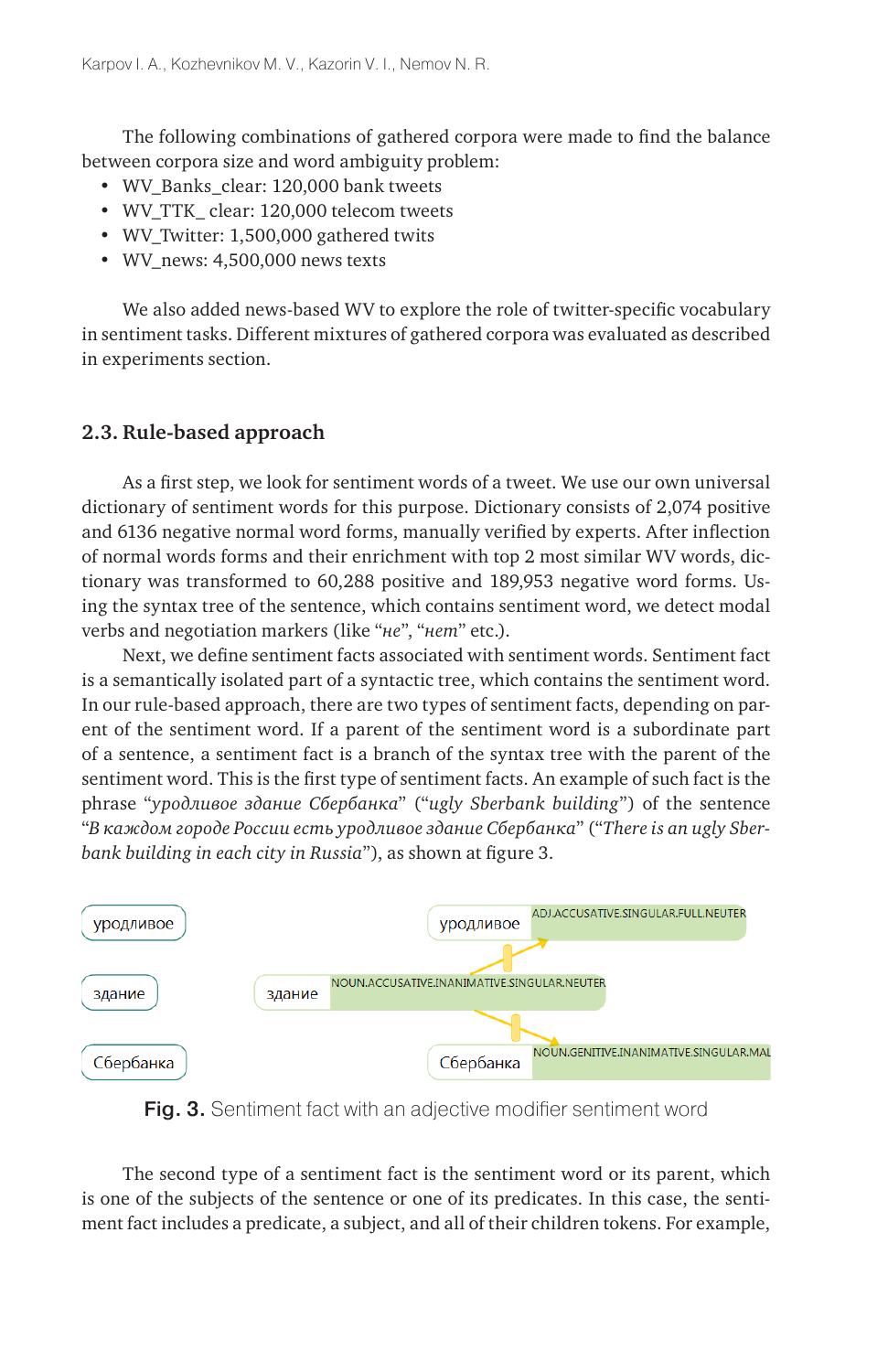the sentiment fact here is the "*ненавижу Райффайзен банк*" ("*hate Raiffaizen bank*") in the sentence "*Я не устану повторять, что ненавижу Райффайзен банк*" ("*I will never stop saying that I hate Raiffaizen bank*"), as shown at figure 4.



Fig. 4. Sentiment fact with a predicate sentiment word

Next, we unite neighboring sentiment facts: if one of the tokens of the sentiment fact has a syntactic connection with a token of another fact, these two facts get combined into one. Then we apply rules of combination of positive and negative sentiment words inside facts, and calculate integer sentiment index for each fact.

To improve general performance of the algorithm, we also made some individual rules for each domain:

- • Stop-words list (words from dictionary that do not have any sentiment for a specific domain);
- • Unigram and n-gram words list (words that have a sentiment value only for a specific domain);
- • Applying "No-rule" (words or n-grams that have sentiment only with or without negotiation);

Finally, we find sentiment facts that contain a target object. If there is no sentiment fact with a target object, we assign object to the nearest fact in the syntactic tree. Then we calculate total sentiment score for each object and use it as a final sentiment result. We mark tweets that do not have any sentiment facts as neutral.

## **2.4. Convolutional neural network approach**

Convolutional neural networks (CNNs), originally invented in computer vision [5], in recent years have been applied in many natural language processing (NLP) tasks such as authorship detection, question answering, and sentiment analysis. Let  $x_i \in R^k$  be the k-dimensional word vector corresponding to the *i*-th word in the sentence. The sentence of length *n* can be described as

$$
x_{1:n} = x_1 \oplus x_2 \oplus \dots \oplus x_n \tag{1}
$$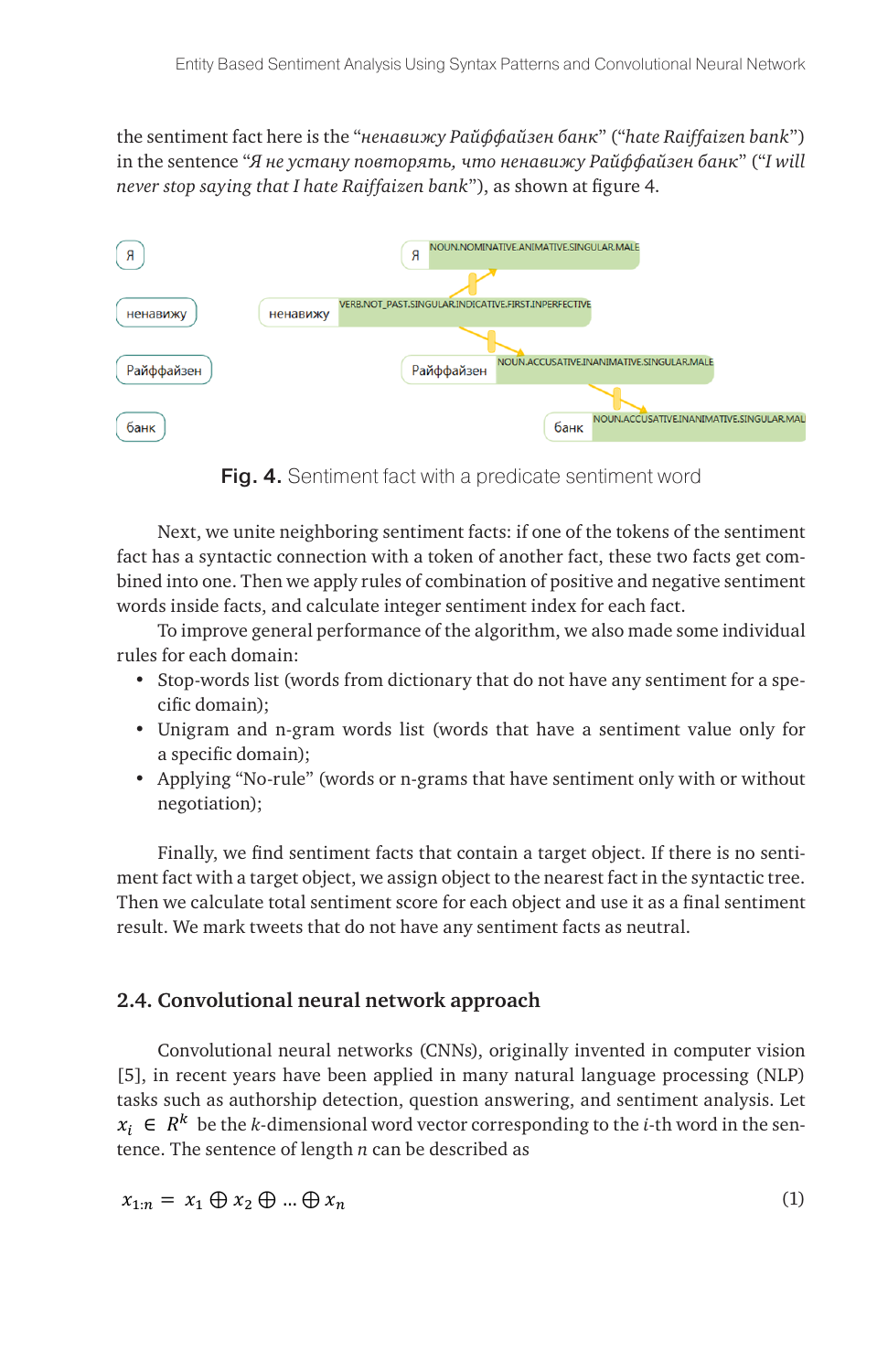where ⊕ is the concatenation operator. Such vector is considered to be CNN input. A convolution operation involves a filter  $w \in R^{n\kappa}$ , which is applied to a window the highest value—for each leature map. These reatures maps form the perfurmate<br>layer and are passed to a fully connected softmax layer, whose output is the probabil-<br>ity distribution over lobals of *h* words to produce a new feature. This filter is applied to each possible window of *h* words to produce a new feature. This filter is applied to each possible window of words in the sentence to produce a feature map. Max-overtime pooling [4] opera-<br> tion over the feature map is applied to capture the most important feature—one with the highest value—for each feature map. These features maps form the penultimate the highest value—for each feature map. These features maps form the penultimate ity distribution over labels.

# 2.4.1. Dependency-based Convolution

classification process, where dependency-based convolution is described as follows:<br> We are using the Mingbo's [8] approach to include syntax information into the

$$
x_{1:n} = x_i \oplus x_{p(i)} \oplus \dots \oplus x_{p^{n-1}(i)}
$$
\n(2)

where  $p^{n}(i)$  returns the *i*-th word's *n*-th parent, which is recursively defined as:  $\mathbb{R}^{n}$  (i) as true of  $\mathbb{R}^{n}$  it is example.

$$
p^{n}(i) = \begin{cases} p(p^{n-1}(i)) & \text{if } n > 0 \\ i & \text{if } n = 0 \end{cases}
$$
 (3)

xt preprocessing notation and th TARGET node to be separated from the sentiment fact into a different sentence. In or-<br>
TARGET node to be separated from the sentiment fact into a different sentence. In or- $(u \, ds)$ Text preprocessing notation and the peculiarities of twitter text often cause the  $\frac{1}{\sqrt{2}}$ convolutions defined as: der to capture these long-distance dependencies in the entire tweet, we use sibling

$$
s(i,j) = \begin{cases} 1 & if \ p(i) = p(j) \\ 0 & if \ p(i) \neq p(j) \end{cases}
$$
 (4)

where  $i > j$ . We take maximum five first left siblings of *i*-th token to avoid combinatorial explosion.

#### **2.4.2. Convolution patterns**

Inspired by rule-based approach, we added several convolution patterns of length two to four words. Maximum pattern length was taken from the rule-based approach, where we have very few patterns longer than four tokens deep. It should be mentioned that one token doesn't equal one word, because we replace phrases with TARGET mark during object matching phase.

| Pattern depth   Pattern |                      |
|-------------------------|----------------------|
| റ                       | parent<br>word       |
|                         | $*$<br>child<br>word |

Table 1. Tree convolution patterns of different depth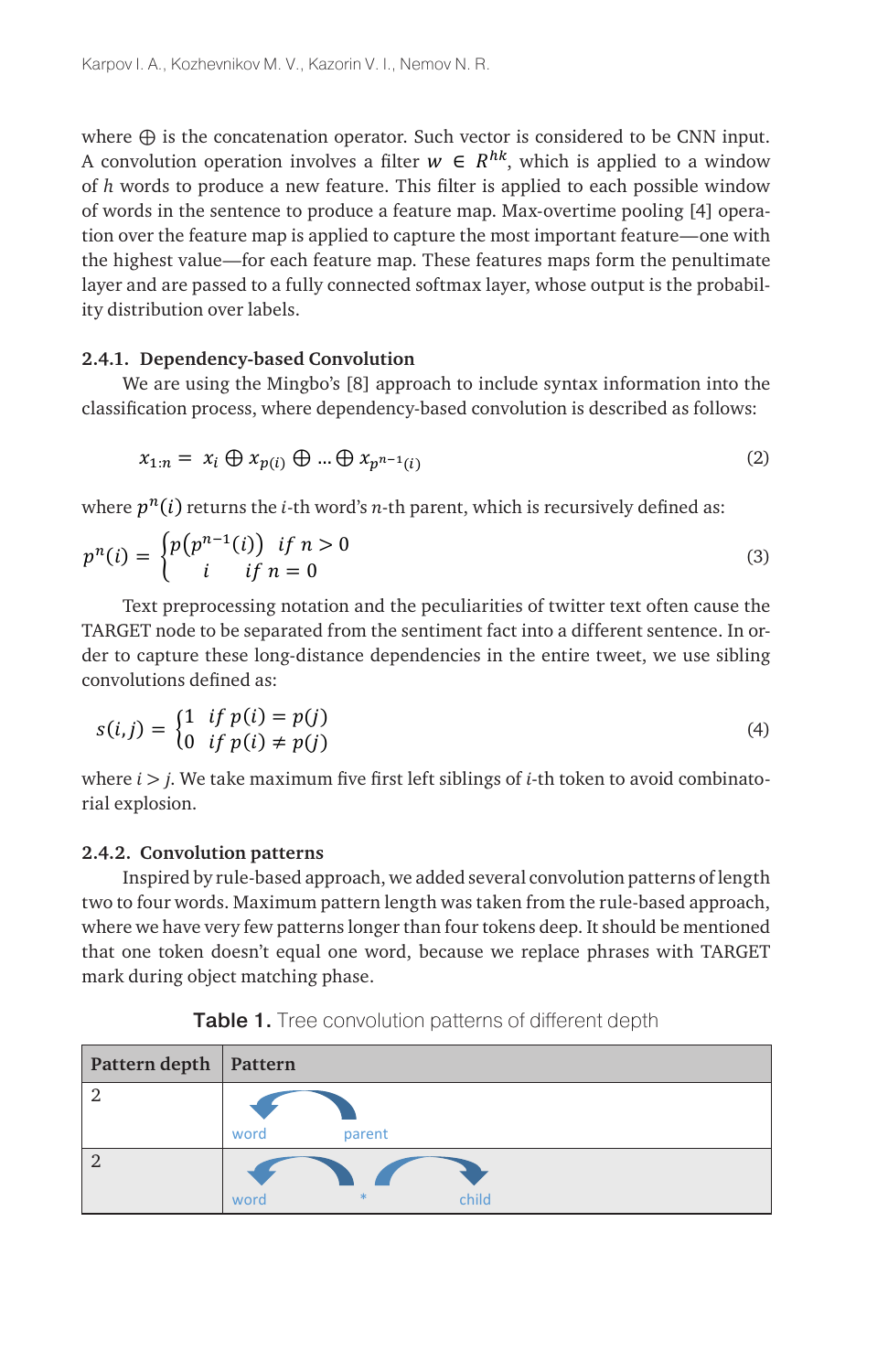| Pattern depth  | Pattern |        |              |                    |
|----------------|---------|--------|--------------|--------------------|
| 3              |         |        |              |                    |
|                | word    | parent | child        |                    |
| 3              |         |        |              |                    |
|                | word    | parent | grand parent |                    |
| 3              |         |        |              |                    |
|                | word    | child  | $\ast$       | child              |
| $\overline{4}$ |         |        |              |                    |
|                | word    | parent | grand parent | great grand parent |
| 4              |         |        |              |                    |
|                | word    | parent | grand parent | child              |

Asterisk in table 1 means that information about this word is not included to a convolution pattern. We also add information about the sequential token order in the tweet to compensate for parsing errors during the syntax analysis stage. The final input vector is a concatenation of feature maps from tree-based information and n-grams, with n=5.

#### **2.4.3. Training**

We substitute all "word  $+$  POS" pairs are by unique ids and align all sentences to length 50 (zero padding). We take first 5 anchestors and first 5 siblings for each word in a sentence and concatenate all words to form input vector for our NN. Neural network consists of the following layers:

- embedding layer—to turn word ids to word vectores, we used only words, contained in training;
- • convolution layer—layer with rectified linear unit (ReLU) activation where convolution patterns are applied as described in table 1;
- maxPooling layer—which is down-sampling convolution layer output;
- dropout layer—with dropout rate was set to 0.25;
- • dense layer—with ReLU activation;
- dropout layer—with dropout rate was set to 0.5;
- • softmax layer—to form classification output.

We employ random dropout on penultimate layer to avoid overtraining as described in [4]. We trained our CNN for 40 epochs, but did not observe any increase in quality after the 2<sup>th</sup> epoch. Training was done through stochastic gradient descent over shuffled mini-batches with the AdaGrad update rule. Trained CNN models with exact parameters could be found at project repository, noted at section 2.2.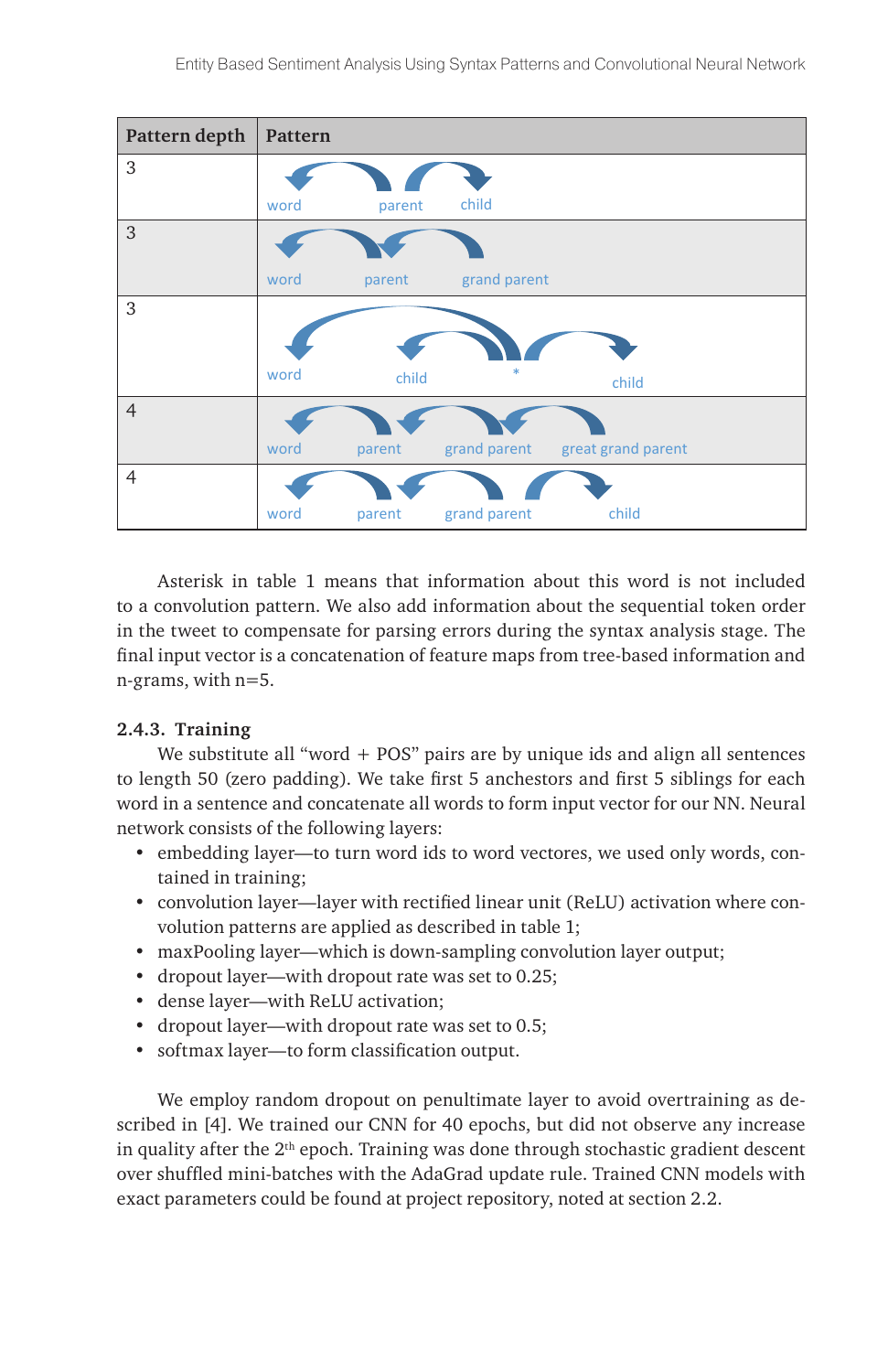## **3. Experiments**

Results of our evaluation are presented in Table 2. Consistent with standards of the RusSentiEval, the macro-averaged  $F_1$ -measurewas used as a primary evaluation metric [6]. Table 2 below describes positive and negative sentiment classes and micro-averaged  ${\tt F}_{\hbox{\scriptsize 1}}$ .

| Domain  | Approach                        | Training<br>collection | <b>WV</b>   | $F_{1}$<br>positive | $F_{1}$<br>negative | Macro-<br>average<br>$F_{1}$ | Micro-<br>average<br>$F_1$ |
|---------|---------------------------------|------------------------|-------------|---------------------|---------------------|------------------------------|----------------------------|
| Banks   | Rule-based                      | Banks                  |             | 0.387               | 0.501               | 0.443                        | 0.463                      |
|         | Rule-based with<br>domain rules | <b>Banks</b>           |             | 0.394               | 0.524               | 0.459                        | 0.482                      |
|         | <b>CNN</b>                      | Banks                  | Random      | 0.425               | 0.555               | 0.490                        | 0.523                      |
|         |                                 | <b>Banks</b>           | <b>News</b> | 0.422               | 0.555               | 0.489                        | 0.523                      |
|         |                                 | Banks                  | Twitter     | 0.429               | 0.552               | 0.490                        | 0.522                      |
|         |                                 | <b>Banks &amp; TTK</b> | Random      | 0.446               | 0.618               | 0.532                        | 0.574                      |
|         |                                 | Banks & TTK            | <b>News</b> | 0.455               | 0.611               | 0.533                        | 0.572                      |
|         |                                 | Banks & TTK            | Twitter     | 0.456               | 0.615               | 0.536                        | 0.574                      |
| Telecom | Rule-based                      | <b>TTK</b>             |             | 0.280               | 0.682               | 0.481                        | 0.569                      |
|         | Rule-based with<br>domain rules | <b>TTK</b>             |             | 0.285               | 0.695               | 0.490                        | 0.582                      |
|         | <b>CNN</b>                      | <b>TTK</b>             | Random      | 0.097               | 0.556               | 0.326                        | 0.497                      |
|         |                                 | <b>TTK</b>             | <b>News</b> | 0.091               | 0.557               | 0.324                        | 0.499                      |
|         |                                 | <b>TTK</b>             | Twitter     | 0.091               | 0.559               | 0.325                        | 0.500                      |
|         |                                 | Banks & TTK            | Random      | 0.307               | 0.738               | 0.523                        | 0.681                      |
|         |                                 | Banks & TTK            | <b>News</b> | 0.298               | 0.740               | 0.519                        | 0.682                      |
|         |                                 | Banks & TTK            | Twitter     | 0.313               | 0.739               | 0.526                        | 0.682                      |

Table 2. Performance of rule- and CNN-based approaches in different configuration

In the table above, the column "Training collection" describes the collection, chosen to train the model. In case of "Banks & TTK" value, model was trained on both Banks and Telecom data shuffled in random order. "WV" column describes Word2Vec model, used in the experiment. Results in Table 2 demonstrate that training corpora size is more important than the selected VW model. It also appears that WV is extremely sensitive to the input data. In our case VW, trained with only the domain specific data, shows better results that can be increased by acquiring bigger corpora.

## **3.1. Overall Performance**

The evaluation metric used in the SentiRuEval 2016 competition is the macroaveraged  $\text{F}_\text{i}$  measure calculated over the positive and negative classes. Table  $\textbf{3}$  shows the overall performance of our system for bank and telecom datasets.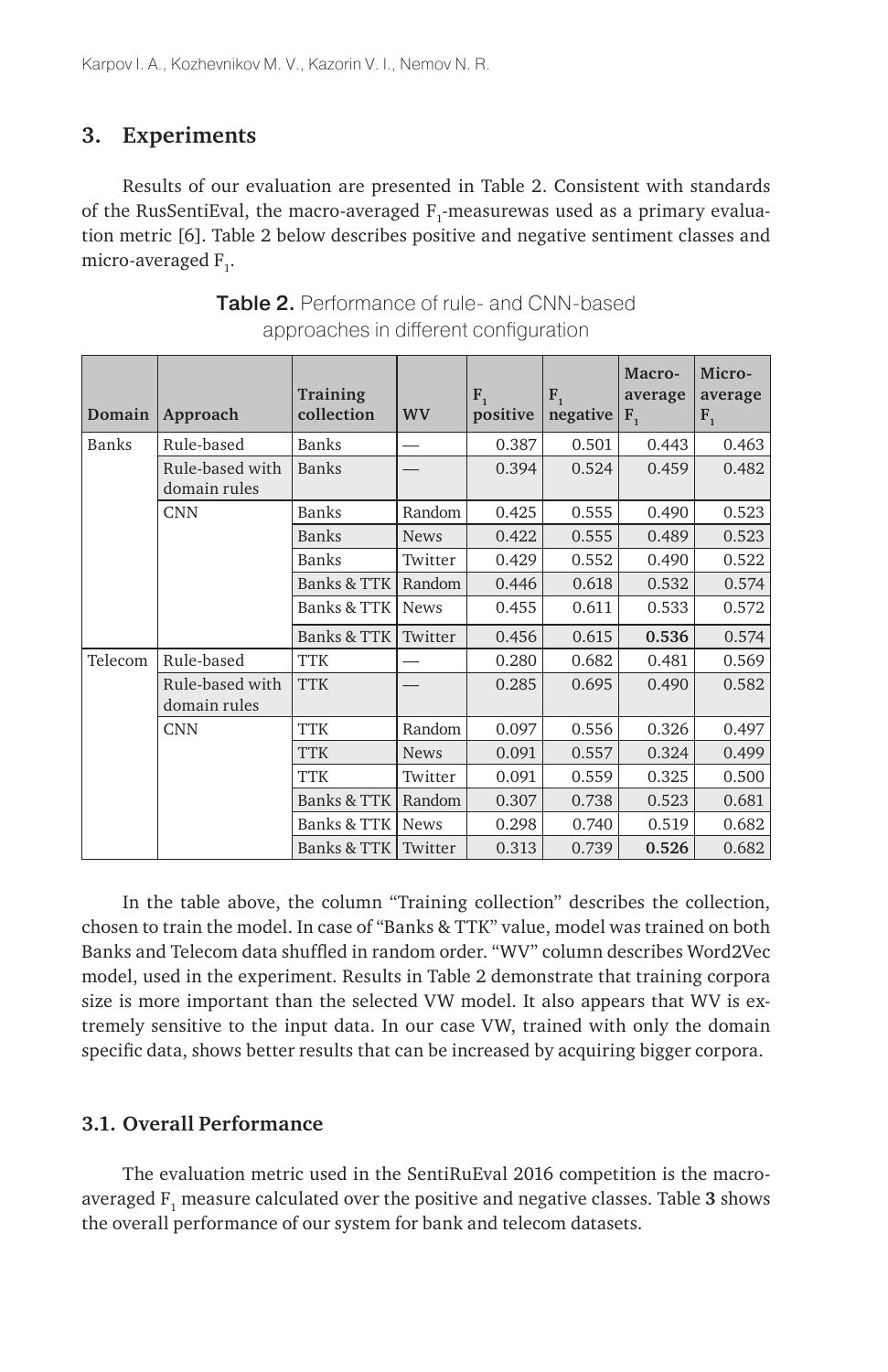| Domain       | Approach         | $F_1$<br>positive | $F_{1}$<br>negative | Macro-<br>average F. | Micro-<br>average F. |
|--------------|------------------|-------------------|---------------------|----------------------|----------------------|
| <b>Banks</b> | Rule-based       | 0.394             | 0.524               | 0.459                | 0.482                |
|              | <b>CNN</b>       | 0.456             | 0.615               | 0.536                | 0.574                |
|              | Hybrid           | 0.457             | 0.619               | 0.538                | 0.577                |
|              | SentiRuEval best |                   |                     | 0.552                |                      |
| Telecom      | Rule-based       | 0.285             | 0.695               | 0.490                | 0.582                |
|              | <b>CNN</b>       | 0.313             | 0.739               | 0.526                | 0.682                |
|              | Hybrid           | 0.313             | 0.740               | 0.527                | 0.684                |
|              | SentiRuEval best |                   |                     | 0.559                |                      |

Table 3. Performance of our method and best F, measure among all participants

In case of rule-based approach, the system was not developed for banks or telecom companies' domains specially. Rule-based approach did not use any machine learning. Training collection was used only for extracting the proposed domain-specific rules, which approximately increased macro-average F-measure by 0.015.

With the Hybrid approach, final sentiment marks of neutral tweets, gained from rule-based approach, are inputs for a CNN. In general, rules give more precise result, but fail in recall. This method shows small performance progress in case of telecom domain, but does not help in bank domain, which may be caused by overfitting when multiple rules interfere each other.

## **4. Conclusions**

We presented results of sentiment analysis on Twitter by building two approaches based on hand-written syntactic rules and CNN. Rule-based linguistic method showed average performance result, which makes it useful when training collection is not available. Few hand-written rules with well-filtered dictionaries can give a little boost to the CNN output, but the system degrades as rules count increases. CNN show very high quality result that coincides with the best results of the competition, but this approach requires relatively large training collections. The same problem occurs in distributive semantics, applied in this work. Word2vec can extract deep semantic features between words if training corpora is large enough.

# **Acknowledgment**

The article was prepared within the framework of a subsidy granted to the HSE by the Government of the Russian Federation for the implementation of the Global Competitiveness Program.